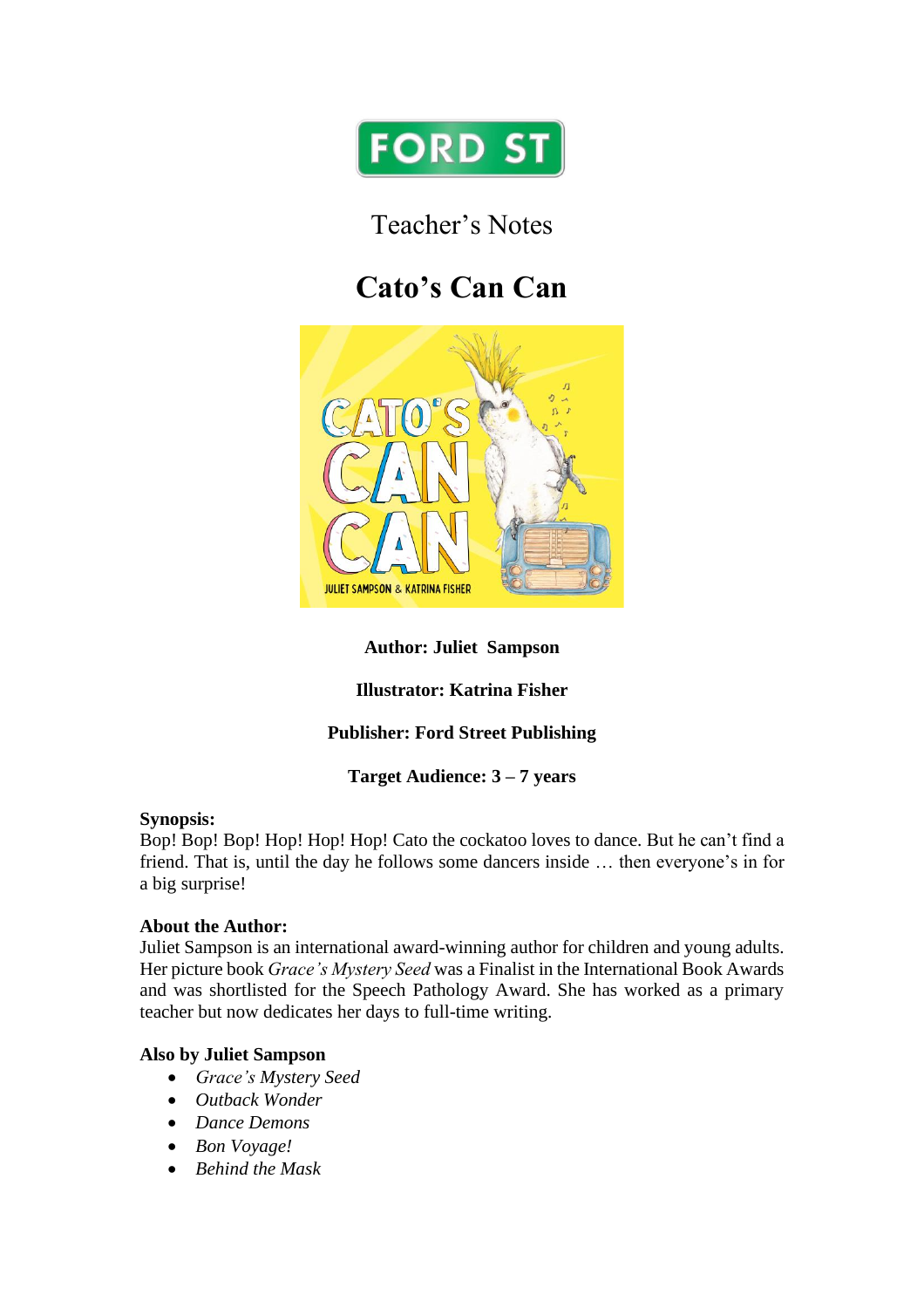#### **For more information**

**Website:** www.julietmsampson.com.au **Facebook Author's Page:** @JulietMSampson **Instagram:** julietmsampsonauthor **Twitter:** Juliet M Sampson **Youtube:** Juliet M Sampson **Goodreads:** Juliet M Sampson

#### **Author's Inspiration:**

*Cato's Can Can* was inspired by my passion for dance. I started dancing at the age of eleven. I've learnt jazz, tap, ballet, contemporary, funk and Latin American just to name a few.

When writing *Cato's Can Can*, I wanted to celebrate the joy of dance. Movement words I chose represented the different styles of dance, spin, bop, snap, leap, tap and hop.

I also love birds and have had many encounters with them all around the world. An eagle in Mongolia, a macaw in Hawaii and a toucan in Brazil but my biggest passion lies with Australian birds, especially the cockatoo. I love its cheeky personality and intelligence.

I hope *Cato's Can Can* will fly into the hearts of many readers.

#### **About the Illustrator:**

Katrina is a children's book illustrator based on the beautiful Bellarine Peninsula, in south west Victoria. Drawing and painting has been her passion since childhood, and she has always adored picture books. She studied a degree in visual arts and a post graduate degree in visual communication design. Katrina enjoys creating her picture books using traditional methods such as watercolour paint and pencil on watercolour paper.

Katrina enjoys teaching art to children and conducts art workshops for primary aged children across the region.

#### **Also by Katrina Fisher**

- *A House of Mud* (written by Sophie Masson)
- *The Perfect Puppy* (written by Alyce Hall)

#### **For more information**

**Website:** www.katrinafisherillustration.com **Facebook Page:** @Katrina Fisher Illustration **Instagram:** katrinafisher\_art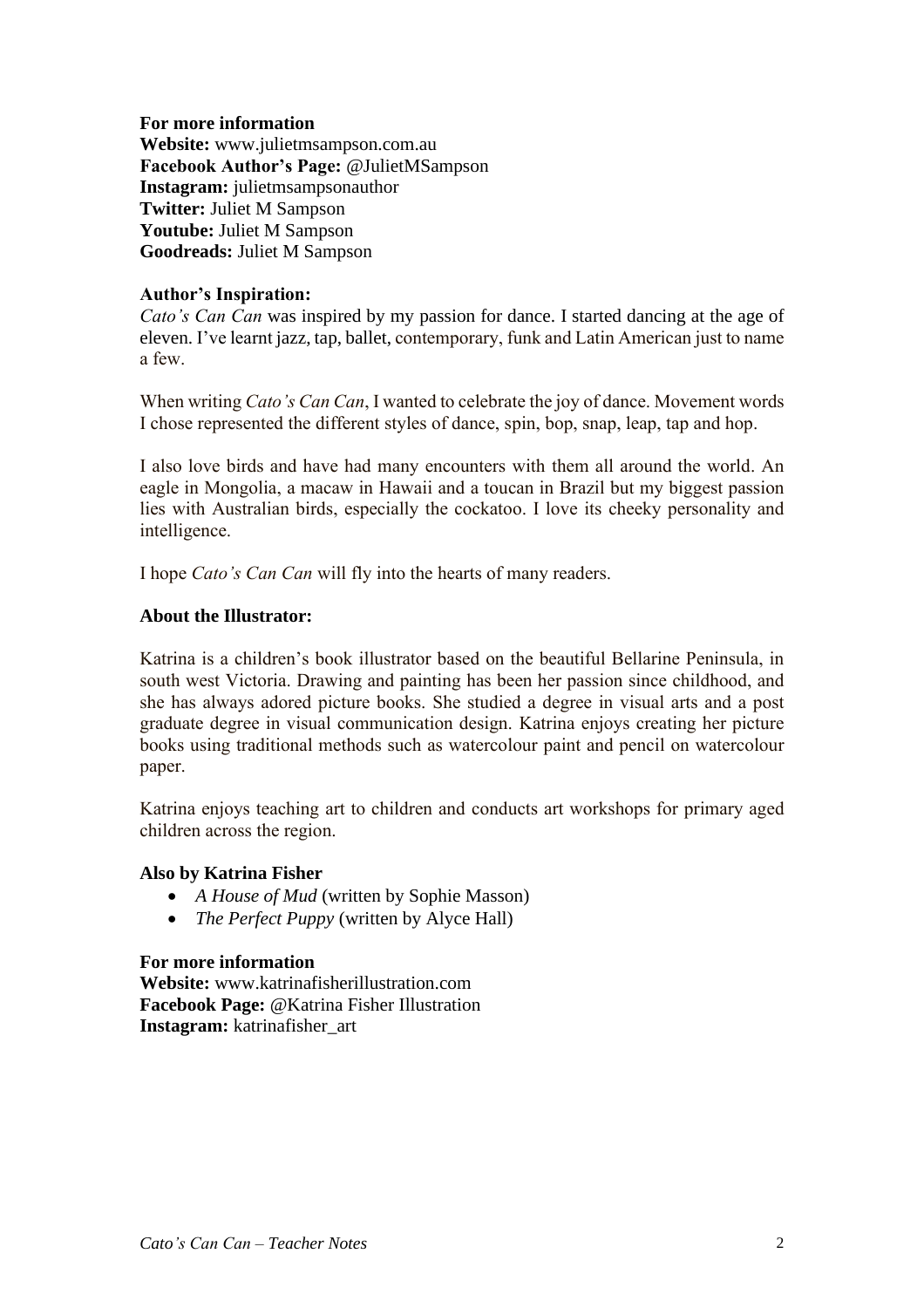## **Illustrator's Inspiration:**

I was very excited to illustrate this wonderful story as I adore birds! My inspiration for *Cato's Can Can* came from my love of birds and in particular my love of Cockatoos.

As a child, I grew up with a Sulphur Crested Cockatoo called Matilda. She was our family pet. Matilda loved to ride along on the handlebars of my bike. She was a character! Matilda now lives out her days at a beautiful wildlife sanctuary in Barwon Heads.



I enjoyed creating Cato and illustrating the interesting behaviours of the cockatoo. They are such inquisitive and animated birds, and they love to dance!

In preparing to illustrate *Cato's Can Can*, I researched each bird and took note of their individual characteristics/dance movements. This ensured that I correctly represented them in my drawings. I also spent time researching each dance style and the costumes for the children in the book. This was a fun process.

After completing a storyboard and black/white rough drawings for the book, I prepared the final artwork on watercolour paper, using watercolour paint and pencils.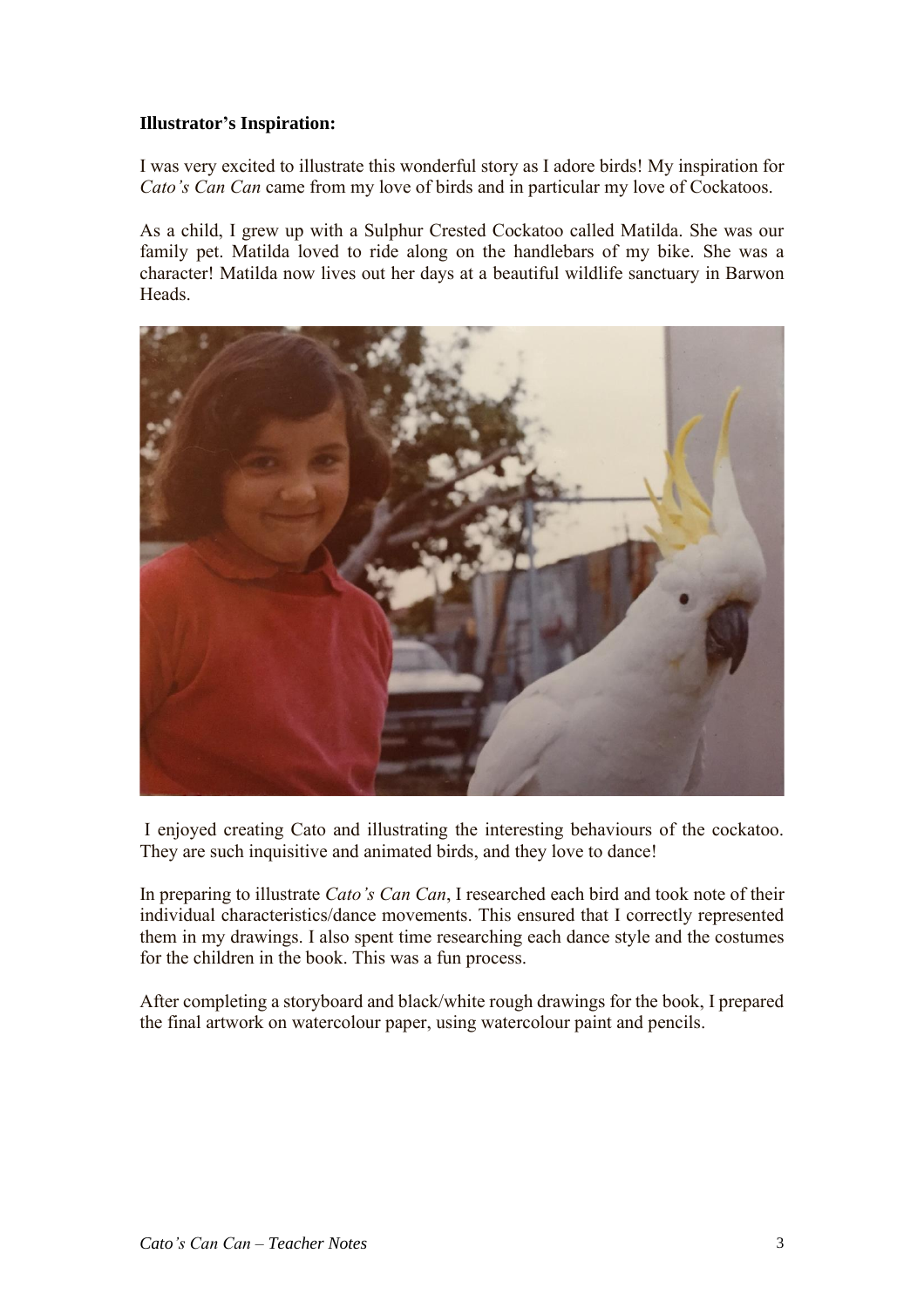#### **First stage: initial storyboard drawings**





#### **Second stage: black/white roughs**

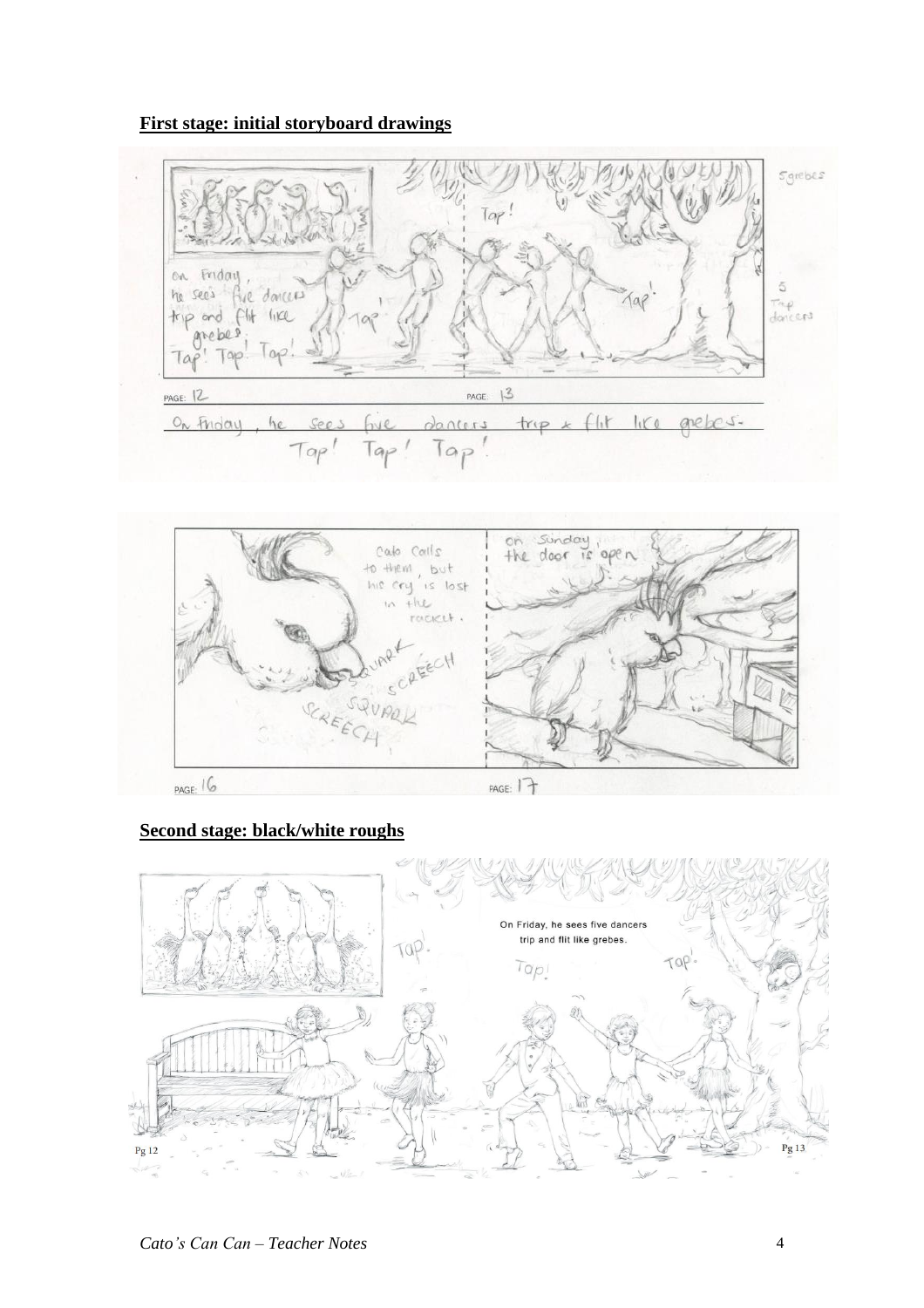**Final stage: painted artwork (watercolour and pencil on paper)**

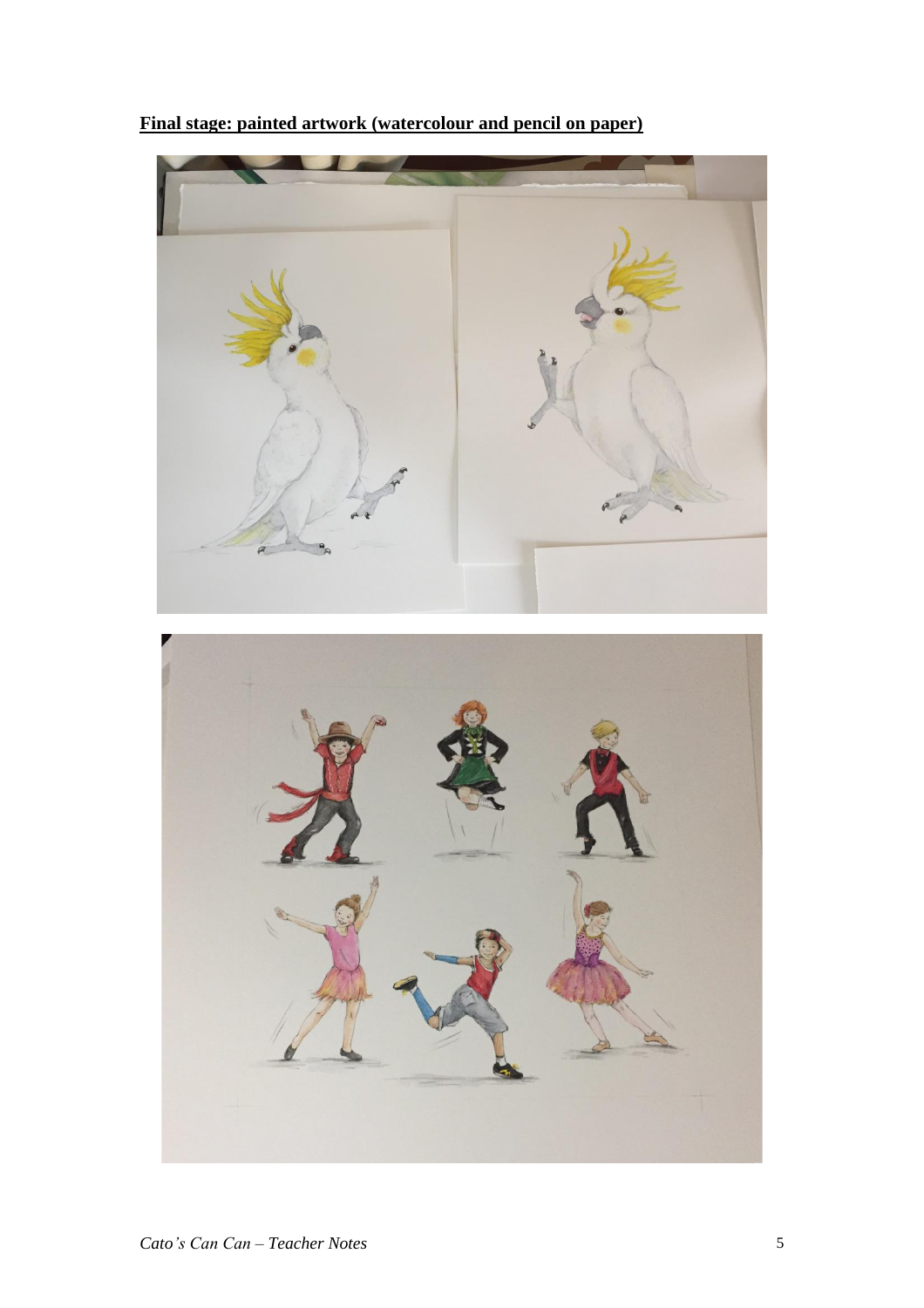**Themes:** Loneliness, Bravery, Perseverance, Resilience, Confidence, Friendship and Happiness.

### **Key points:**

- Movement words will help children learn how to dance.
- Laughter, movement and entertainment will encourage children to try different dance styles.
- Promotes the importance of resilience the capacity to persevere, be brave, overcome fear and develop confidence.
- Introduces children to various dance styles and costumes.
- Children will be introduced to a variety of Australian native birds that can be explored in further study and discussion.
- Children will learn the days of the week and some counting.
- Parents, grandparents and friends will love the shared experience about being brave, overcoming fear and developing confidence.
- Covers many curriculum areas: English, Mathematics, Science, The Arts/ Dance/Drama/Music/Visual Arts/Media Arts and Health and Physical Education.

#### **CLASSROOM IDEAS: DISCUSSION QUESTIONS AND ACTIVITIES**

#### **ENGLISH: (Ref: Australian Curriculum – Content Descriptions)**

**ACELY1660:** Use comprehension strategies to build literal and inferred meaning about key events, ideas and information that they listen to, view and read by drawing on growing knowledge of context, text structures and language features.

**ACELT1557:** Recognise that texts are created by authors who tell stories and share experiences that may be similar or different to students' own experiences.

- From looking at the front cover, what do you think the story is about?
- What do you think the bird is doing on the front cover?
- What birds do you know? (E.g. seagull, magpie)
- What do they look like?
- Can you name any Australian birds?
- What type of bird is Cato?
- Do you think this is a happy or sad story? Why?
- Do you dance?
- Can you name any dance styles? (E.g. jazz, ballet, tap and hip hop)
- What do we call the person who writes the story? (Author)
- What do we call the person who draws the pictures? (Illustrator)
- What is a blurb?
- Why do we have a blurb?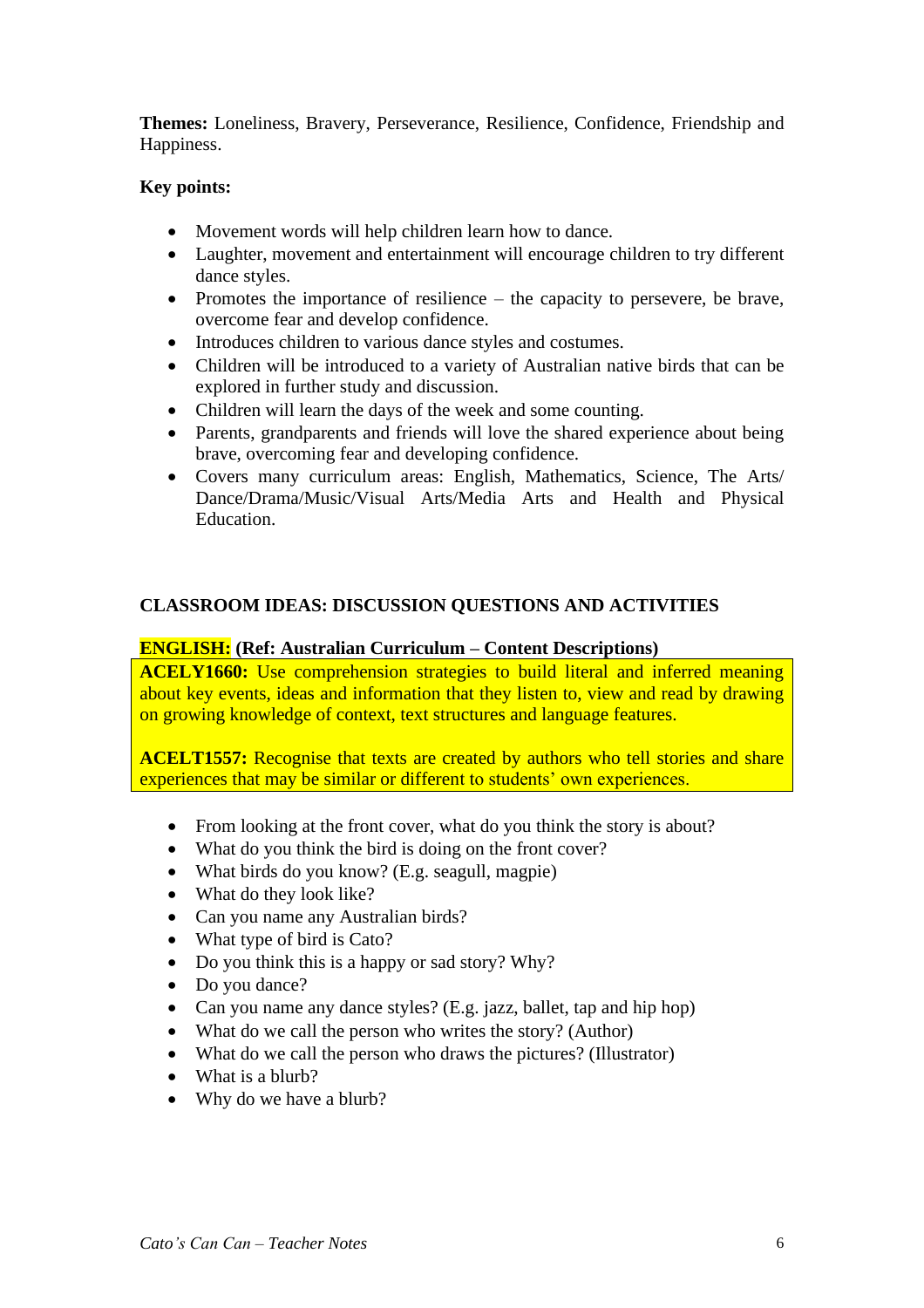**ACELA 1786:** Explore the different contribution of words and images to meaning in stories and informative texts.

- What words are used in *Cato's Can Can* to represent birds and movement?
- What words are used in *Cato's Can Can* to represent dance and movement?
- What different images (shoes and clothes) are used to represent the dancers?

**ACELT1783:** Share feelings and thoughts about the events and characters in the story.

**ACELT 1582:** Discuss characters and events in a range of literary texts and share personal responses to these texts, making connections with students' own experiences.

**ACELT1578:** Identity some features of texts including events and characters retell events from a text.

- Do you think Cato is lonely? In what ways?
- When have you felt lonely?
- Do you think Cato is brave? In what ways?
- When did you feel brave?
- Do you think Cato likes to dance? Why?
- Do you like to dance?
- Does dancing make you feel happy? Why?
- What do you like about dancing?
- What shoes might you wear to a dance class?
- Do you think Cato learns something new by the end of the story?
- Do you think the dancers learn something new by the end of the story?
- What is something new that you have learnt?
- How are birds and dancers the same?
- How are birds and dancers different?
- Do you like birds? Why?
- Which birds do you like? And why do you like them?
- How do birds move?
- How do dancers move?
- What happens to Cato at the end of the story?

**ACELA1462:** Identify language that can be used for appreciating texts and the qualities of people and things.

- How is language used to show movement with the birds? E.g. Bop, bop, bop.
- What language is used to represent dance movements? E.g. Leap, leap, leap.
- Ask students to use different words to describe how Cato feels at the beginning of the book and then at the end of the story.
- Make a list of movement words with students.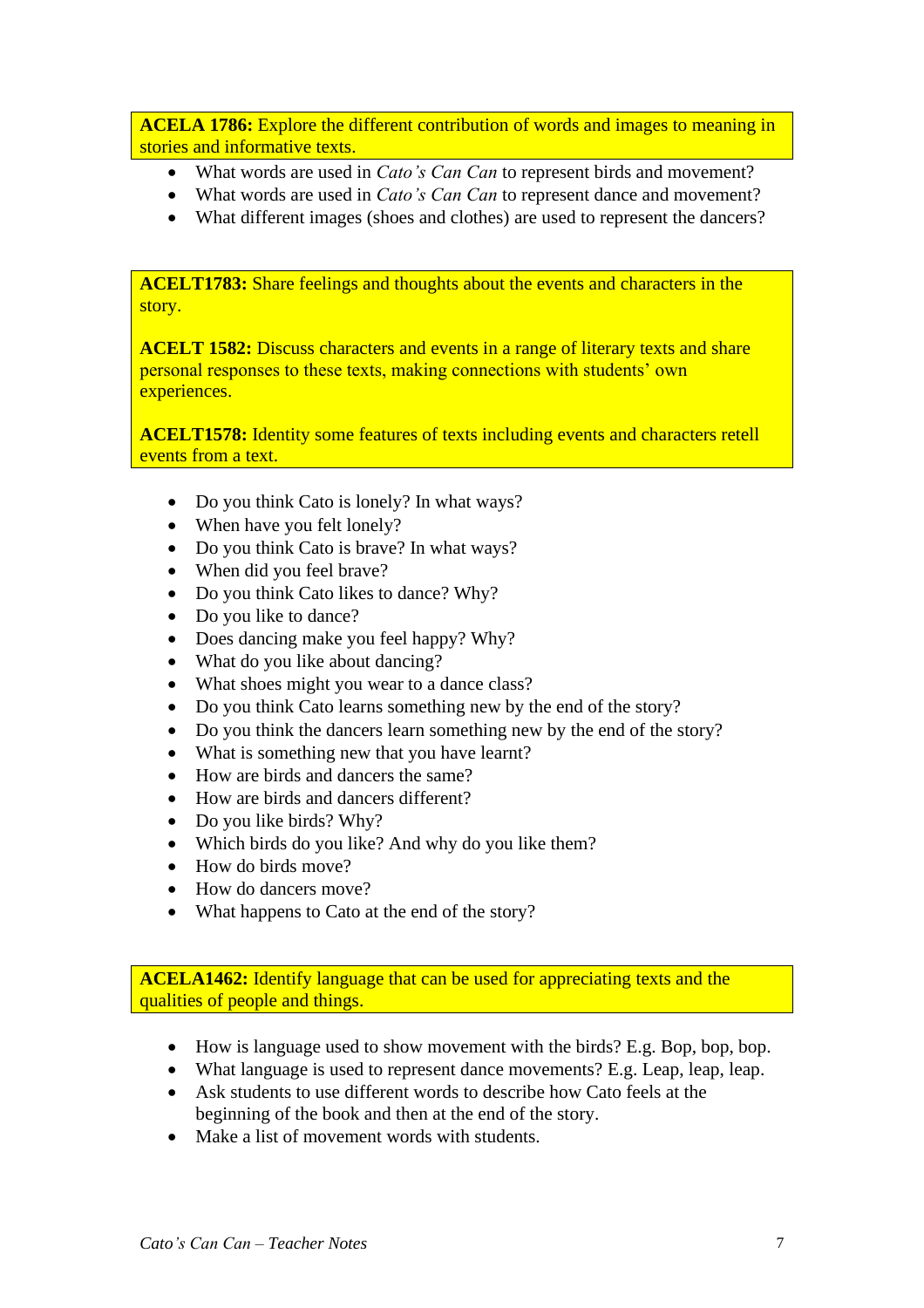**ACELA1786:** Explore the different contribution of words and images to meaning in stories and informative texts.

- How might a jazz dancer move? (Can repeat for all dance styles.)
- Do you think ballet dancers leap?
- Do you think tap dancers tap?
- Do you think hip-hop dancers spin? (Use for all dance styles.)
- Do you think lorikeets bop? (Use for all birds.)
- What is your favourite illustration and why?
- Why is some of the language repeated in the book?

**ACELA1451:** Identify the parts of a simple sentence that represents 'What's happening?' What state is being described?', 'Who or what is involved?' and surrounding circumstances.

- Give examples of what happens to Cato before he goes inside the dance studio.
- How does Cato react when seeing the children dancing?
- Explore how movement words are used to represent different types of birds and dancers.

**ACELT1584:** Discuss features of plot, character and setting in different types of literature and explore some features of characters in different texts.

- Plot: Discuss what happens to Cato, first at the beginning of the story, middle and end.
- Does Cato find what he is looking for?
- Ask students what they think will happen next after the last page.
- Write a book review about *Cato's Can Can*.

**ACELT1582:** Discuss characters and events in a range of literacy texts and share personal responses to these texts, making connections with students' own experiences.

- Do you like birds?
- What other stories do you know about birds?
- Where have you seen birds?
- Do you have a pet bird?
- Have you seen any of the Australian birds in the book in real life?
- Have you ever needed to be brave like Cato?
- Have you ever learnt a new dance like Cato and the children in the story?
- Do you go to a dance school? If so what dances do you learn?
- What types of shoes does a tap dancer wear? (Ask this question for all dance styles.)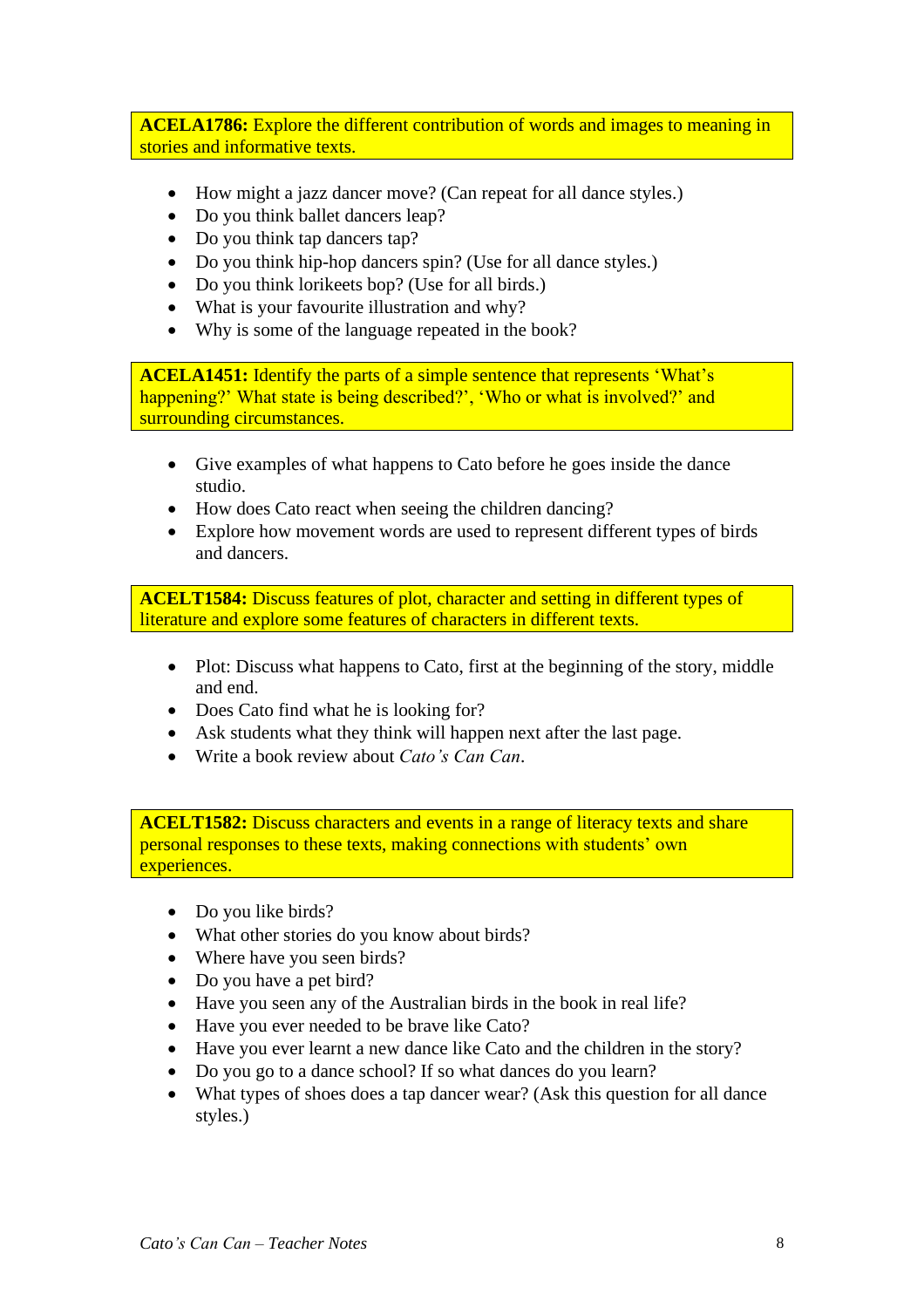**ACELA1453:** Compare different kinds of images in narrative and informative texts and discuss how they contribute to meaning.

- How do the images depict Cato's personality and what he is experiencing?
- From the images how do you think the children are feeling when they are dancing?
- How do the children dance in Irish class? E.g. Hop
- How do the children dance in tap? E.g. Tap
- How does the lyrebird move? Look at the image. (Repeat this activity for all the Australian birds in *Cato's Can Can*.)

#### **MATHEMATICS: (Ref: Australian Curriculum – Content Descriptions)**

**ACMMG007:** Compare and order duration of events using everyday language of time.

**ACMMG008:** Connect days of the week to familiar events and actions.

**ACMNA001:** Establish understanding of the language and processes of counting by naming numbers in sequence, initially to and from 20, moving from any starting point.

- Identify the different days of the week in *Cato's Can Can*.
- What Australian bird is spotted on a Monday? E.g. A lyrebird. Repeat for all the days of the week.
- How many dancers does Cato see on a Monday? (Use this question for each of the days of the week. E.g. On Friday, he sees five dancers.
- What might you do on a Monday? E.g. Go to school? Go to a dance class? Go to a piano lesson? Go to swimming lessons?

## **SCIENCE: (Ref: Australian Curriculum – Content Descriptions)**

**ACSSU002: Living things have basic needs, including food and water.**

- What do birds need to survive? E.g. food and water.
- What do birds eat?
- What do cockatoos eat?
- Where do cockatoos live?

#### **ACSSU017: Living things have a variety of external features.**

- What type of bird is Cato?
- What are the physical features and characteristics of birds? E.g. wings, beak
- List some Australian birds similarities and differences.
- Why do birds need wings? E.g. To fly (movement)
- Look at different birds. See similarities and differences.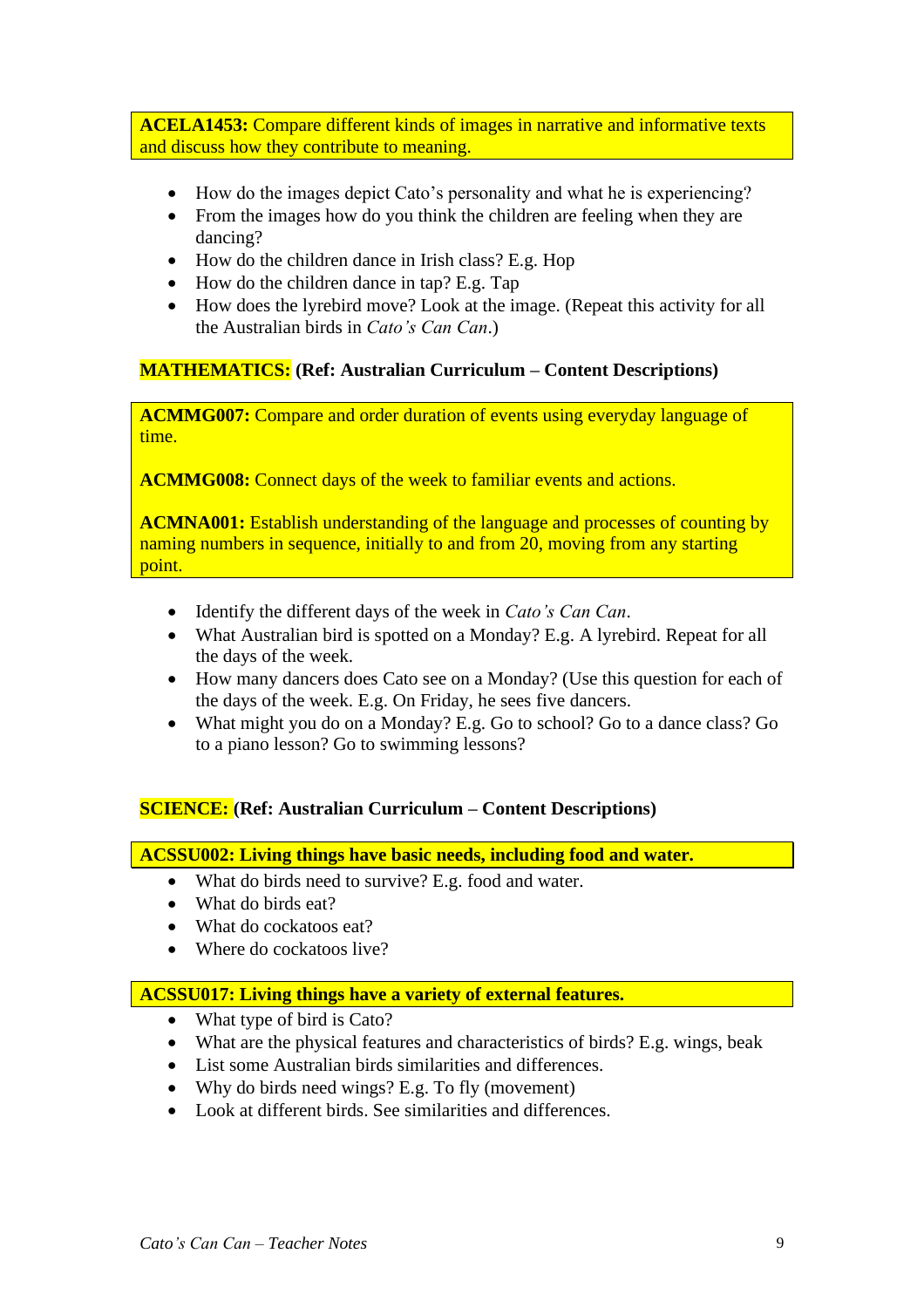# **VISUAL ARTS/CRAFT: (Ref: Australian Curriculum – Content Descriptions)**

**ACAVAM107:** Use and experiment with different materials, techniques, technologies and processes to make artworks.

- Make a cockatoo bird puppet with a brown paper bag.
- Make dance puppets representing different dance styles.
- Draw/paint different dance costumes and shoes.
- Use magazines and create different picture of Australia birds.
- Make a clay/playdough bird.

#### **MUSIC: (Ref: Australian Curriculum – Content Descriptions)**

**ACAMUM081: Sing and play instruments to improvise, practice a repertoire of chants, songs, and rhymes, including songs used by cultural groups in the community.**

**ACAMUM082: Create compositions and perform music to communicate ideas and audience.**

- What instruments could you use to represent the different movement words in *Cato's Can Can*? E.g. Leap, leap, leap = a triangle. Snap, snap, snap = castanets. Hop, hop, hop  $=$  wood block.
- Use the words in *Cato's Can Can* to create a song.
- Combine instruments and words of the song to put together a performance.
- Use different instruments to represent various Australian birds.
- Create your own 'new dance style' with your own music.
- Learn the Can Can and the music associated with the dance.

#### **DANCE: (Ref: Australian Curriculum – Content Descriptions)**

**ACADAM001: Explore, improvise and organise ideas to make dance sequences using elements of dance.**

**ACADAM002: Use fundamental movement skills to develop technical skills when practising dance sequences.** 

**ACADAM003: Present dance that communicates ideas to an audience, including dance used by cultural groups in the community.**

- Improvise being Cato, bopping, rocking, stomping and kicking.
- Improvise dance ideas for example, flying like a bird, spinning like a lyrebird, bopping like a lorikeet, snapping like riflebirds, leaping like brolgas and tapping like grebes.
- Improvise dancing: Like hip-hop dancers: spin, spin, spin, like jazz dancers: bop, bop, bop, like flamenco dancers: snap, snap, snap, like ballet dancers: leap, leap, leap, like tap dancers, tap, tap, tap and like Irish dancers hop, hop, hop.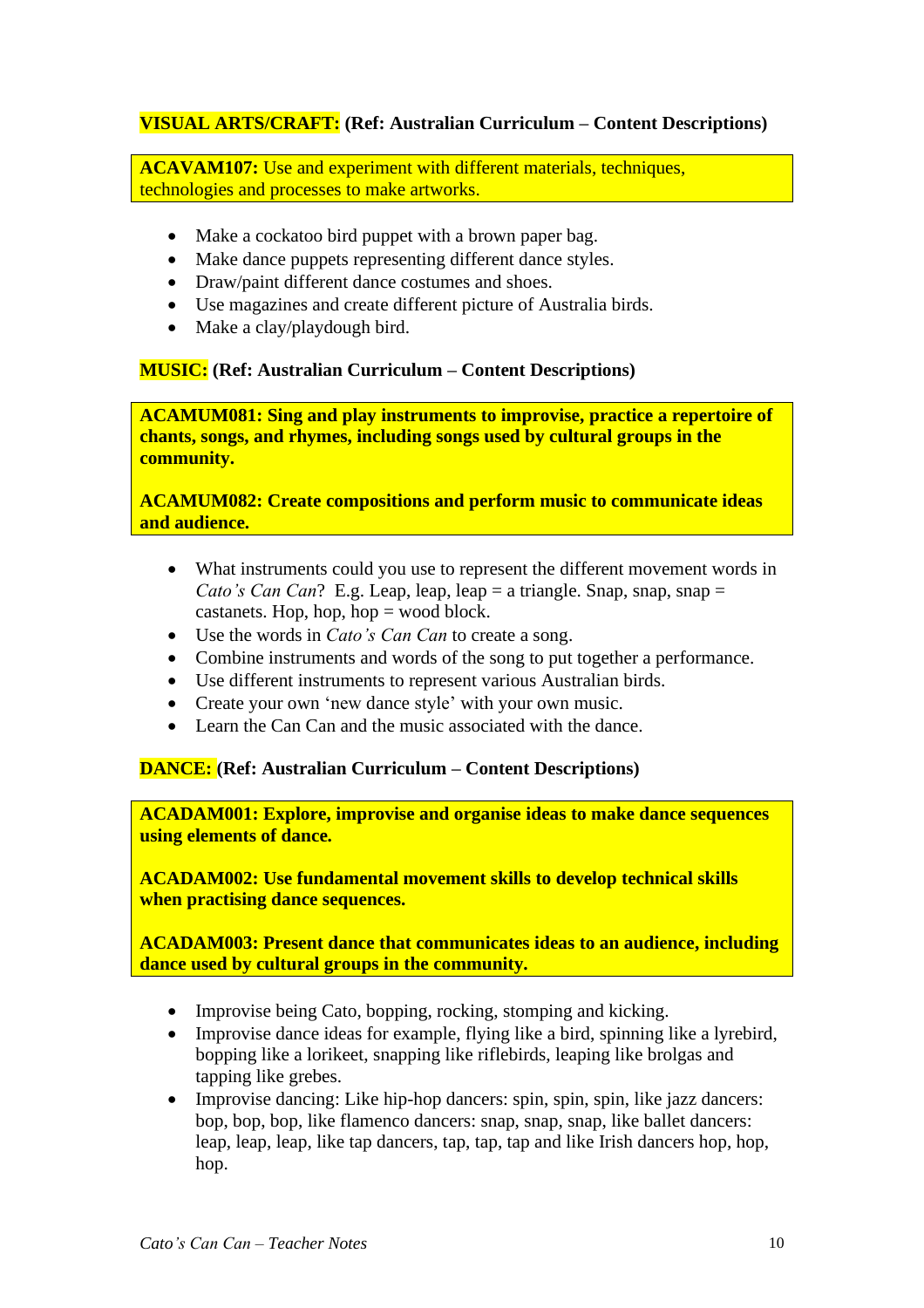- As a class learn about the Can Can moves and the music used with this dance style.
- What might you wear if you are a tap dancer? Costume and shoes. (Use question for each type of dance style.)
- What type of dance requires slow music? E.g. Ballet
- What type of dance requires fast music? E.g. Jazz
- Which type of dance requires slow movements?
- Which type of dance requires fast movements?
- Improvise slow movements. E.g. crawling
- Improvise fast movements. E.g. jumping
- Make up a new dance for Cato.

## **DRAMA: (Ref: Australian Curriculum – Content Descriptions)**

**ACEL1787: Explore different ways of expressing emotions, including verbal, visual, body language and facial expressions.**

**ACADRM027: Explore role and dramatic action in dramatic play, improvisation process drama.**

- Act out the story of *Cato's Can Can*.
- Pretend to be Cato when he is lonely, brave and happy. Discuss the different emotions, body language and facial expressions.

# **HEALTH and PHYSICAL ED: (Ref: Australian Curriculum – Content Descriptions)**

**ACPMP008:** Practise fundamental movement skills and movement sequences using different body parts.

- Use the movement words in *Cato's Can Can.* E.g. leap, hop, bop. Then link them to physical activities like hop scotch, jump rope (skipping), hopping on one leg and bouncing a ball.
- Discuss the word 'kick'. What you need to do to kick a ball. What parts of the body you use.
- Leap over a hurdle or a person's back (leap frog). Different to jumping into a sand pit for long jump.
- Talk about different body parts you need to use to create the movement.